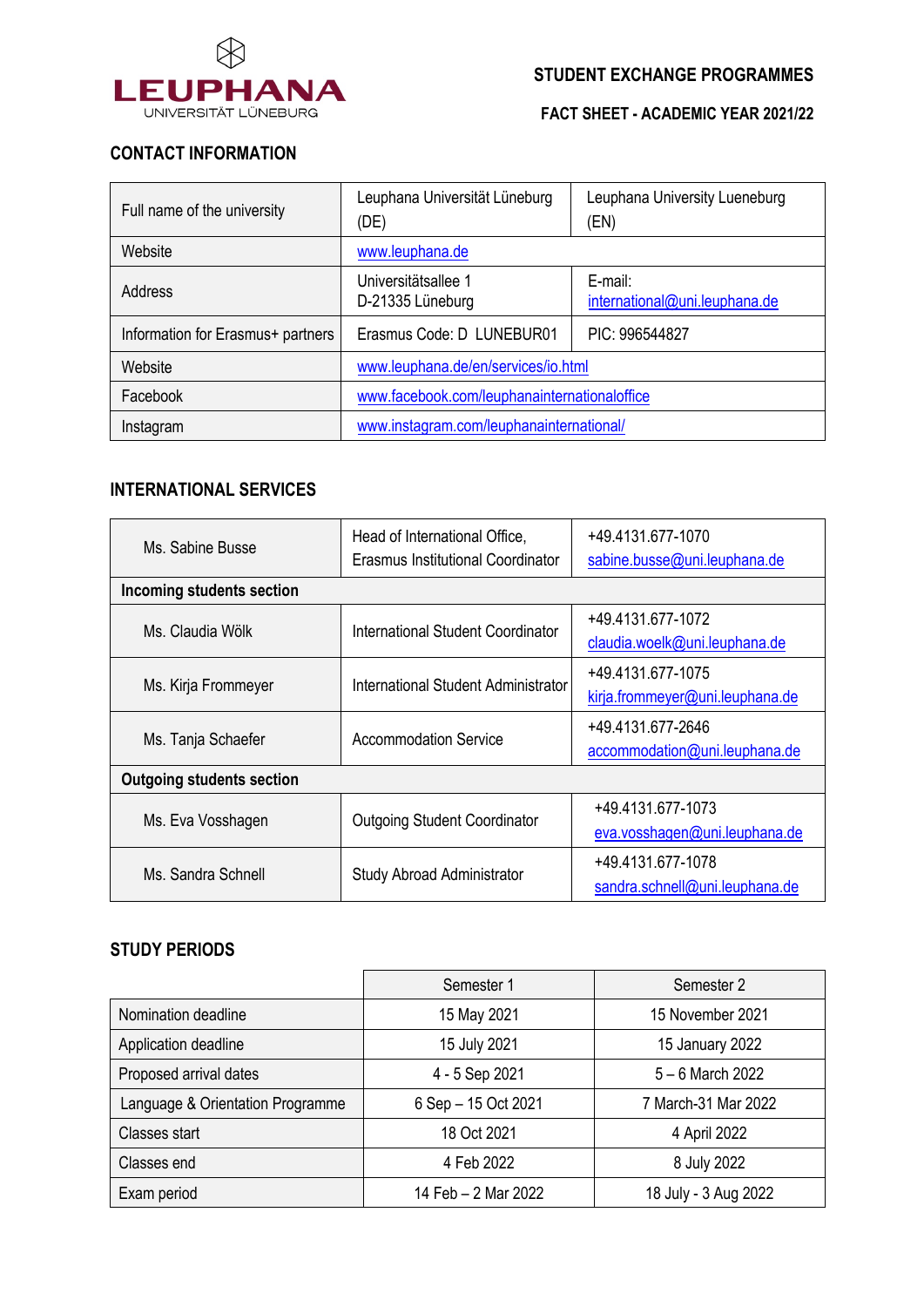## **NOMINATION**

Nomination of selected student by e-mail to: kirja.frommeyer@uni.leuphana.de

Please provide the following details of the selected candidates:

- § Full name
- § Gender
- E-mail address
- § Nationality
- § Field of study
- Level of study
- § Proposed period of study

Once the online nomination form has been processed, nominated students will receive an e-mail with information on how to apply.

2

### **ADMISSION**

Online application:

www.leuphana.de/en/services/io/incomings/exchange/antrag-auf-zulassung.html

Documents to be submitted with the online application:

- Certificate of enrolment of the home university
- § Transcript of records
- Learning Agreement (Proposed study plan for study abroad)
- Certificate of Bachelor/Master degree (if applicable)
- § Copy of passport or ID
- EU citizens: Copy of EU health card
- NON-EU citizens: Proof of blocked bank account
- § Declaration for students regarding the use of date processing systems (form can be downloaded with online application)
- Confirmation of language requirements (form can be downloaded with online application)

#### Language requirements

Incoming exchange students must have at least the following language proficiency upon arrival:

- Intermediate level (B1) in German when taking courses taught in German
- § Upper intermediate level (B2) in English when taking courses taught in English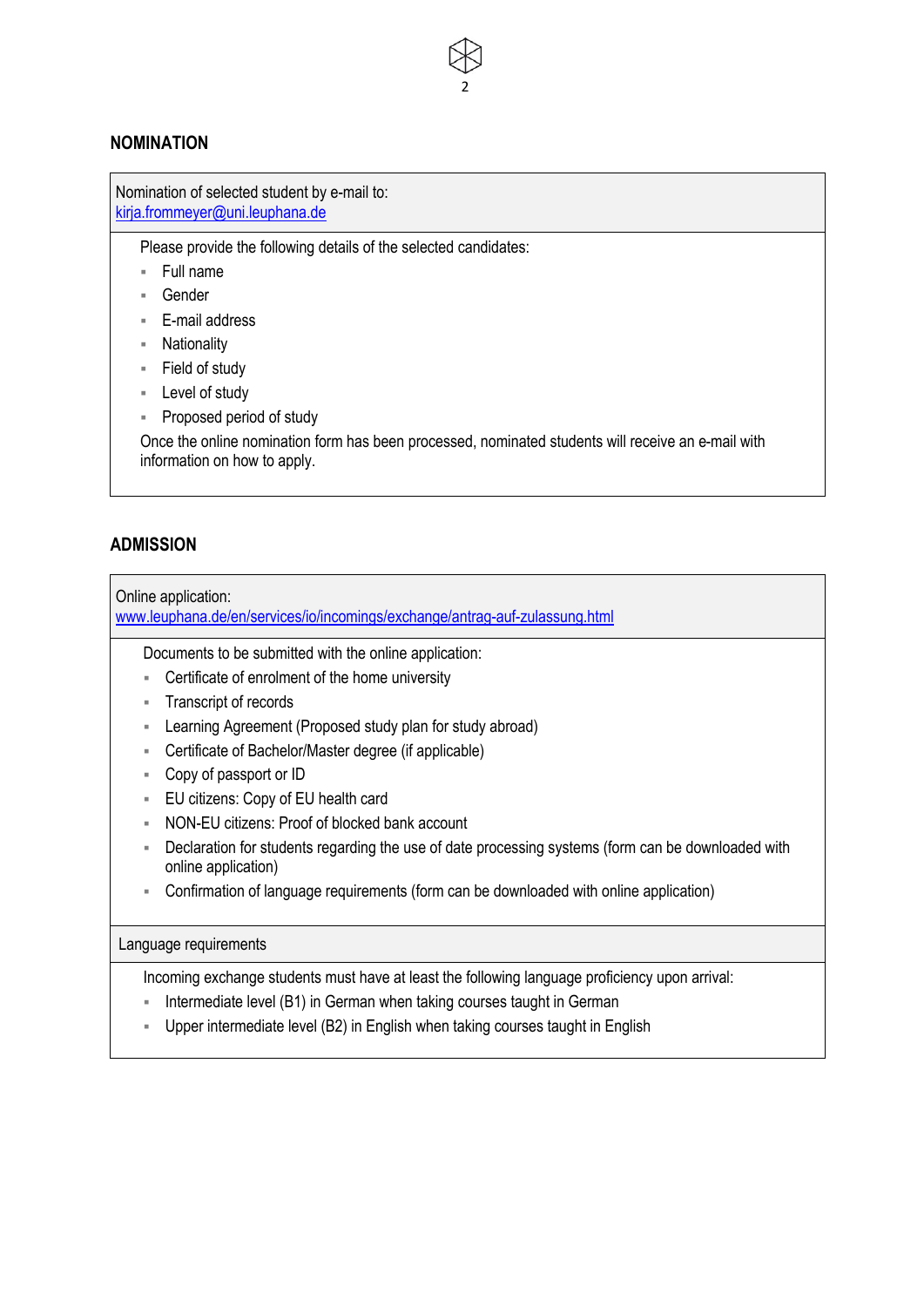# **PRE-ARRANGEMENTS**

| Visa                                                                                                                                                                                                                                                                                                                                                                                                                                                                                                                                                                      |
|---------------------------------------------------------------------------------------------------------------------------------------------------------------------------------------------------------------------------------------------------------------------------------------------------------------------------------------------------------------------------------------------------------------------------------------------------------------------------------------------------------------------------------------------------------------------------|
| Citizens of<br>EU countries and EFTA3 countries do not need a visa and simply register with the local authorities upon<br>arrival.<br>Australia, Israel, Japan, Canada, New Zealand, Korea, and the United States can enter Germany without a<br>×<br>visa and must apply for a residence permit upon arrival.<br>Other countries are advised to contact the German embassy or the nearest German consulate.<br>For further information, please visit the website of the Federal Foreign Office:<br>www.auswaertiges-amt.de/EN/EinreiseUndAufenthalt/Uebersicht_node.html |
| Accommodation<br>Leuphana University supports incoming exchange students in finding suitable accommodation. For information<br>on housing options, please see the website: www.leuphana.de/accommodation.                                                                                                                                                                                                                                                                                                                                                                 |
| <b>Arrival services</b>                                                                                                                                                                                                                                                                                                                                                                                                                                                                                                                                                   |
| New international students will be provided individual assistance upon arrival. Fellow students, so-called<br>'buddys', will help newly arrived students from abroad to settle in and make them feel at home in Lüneburg.<br>Buddys pick up new students at either the airport or the train station, take them to their place of stay and<br>provide support to cope with daily life matters. Students sign up for the buddy program by sending an e-mail to:<br>buddy@leuphana.de                                                                                        |
| Health insurance                                                                                                                                                                                                                                                                                                                                                                                                                                                                                                                                                          |
| Health insurance covering full medical care during the study abroad in Germany is obligatory.<br>EU students are eligible to full medical services in Germany upon presentation of the EU Health Card.<br>Non-EU students are advised to take out health insurance in Germany. Travel insurance will not be accepted.                                                                                                                                                                                                                                                     |

3

# **STUDIES**

| Languages of Instruction: German and English<br>German study programmes may offer also modules taught in English. |                                                                             |  |  |
|-------------------------------------------------------------------------------------------------------------------|-----------------------------------------------------------------------------|--|--|
| Bachelor's programmes taught in English                                                                           | Master's programmes taught in English                                       |  |  |
| Digital Media                                                                                                     | Culture & Organization                                                      |  |  |
| <b>Global Environmental and Sustainability</b><br>н                                                               | Global Sustainability Science (Double Degree)                               |  |  |
| <b>Sciences</b>                                                                                                   | International Economic Law (Double Degree)                                  |  |  |
| International Business Administration &<br>٠<br>Entrepreneurship                                                  | International Law of Global Security, Peace &<br>Development (Joint Degree) |  |  |
| Psychology (Principles)<br>п                                                                                      | Management & Data Science                                                   |  |  |
| Studium Individuale<br>ш                                                                                          | Management & Entrepreneurship                                               |  |  |
| Popular Music (Minor)<br>۵                                                                                        | Management & Sustainable Accounting and                                     |  |  |
| Psychology & Society (Minor)                                                                                      | Finance                                                                     |  |  |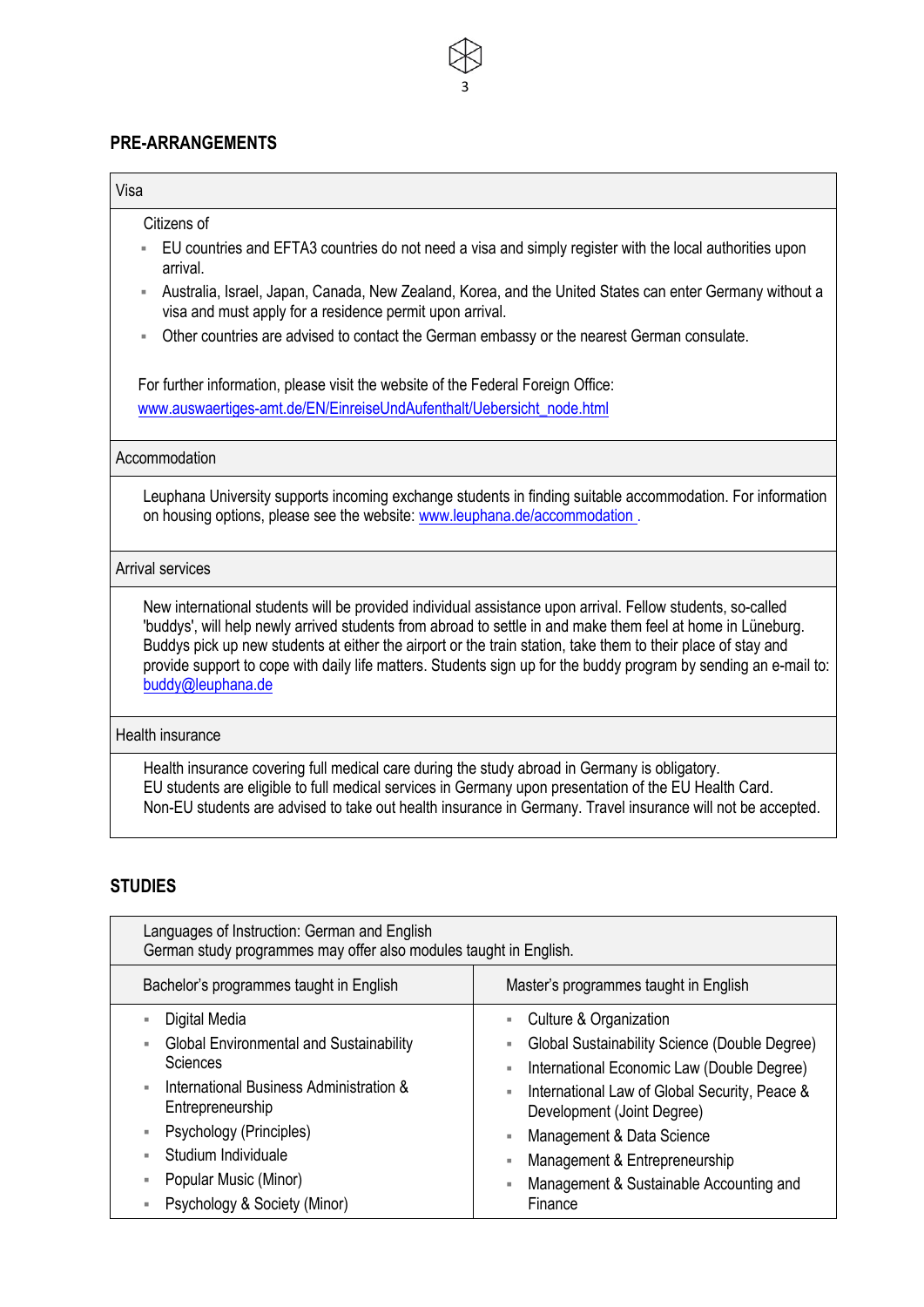| <b>Public Economics Law and Politics</b><br><b>Contract</b> |
|-------------------------------------------------------------|
| <b>Sustainability Science</b>                               |
| • Sustainability Psychology (starts WiSe 21/22)             |
| Work and Organizational Psychology (Joint<br>٠<br>Degree)   |
|                                                             |

4

### Course information

All programmes of study at Leuphana University have been modularized in order to support international student mobility and to allow credit transfer. A module is defined as a unit that comprises a set of courses on a given topic including a final exam.

The module handbook is accessible at: https://mystudy.leuphana.de/vvz/show

Log in as guest. Select a programme of study. Click  $\Box$  for module description.

## Module selection

Guidelines for module selection can be found at

http://www.leuphana.de/en/services/io/incomings/exchange/planning-your-studies.html

Exchange students are allowed to take up to 50% modules from other subject areas respecting their study level (bachelor/master).

The module selection will be finalized during the orientation programme upon consultation with the academic advisor at Leuphana University.

### Semester workload

The standard semester workload comprises 30 ECTS credits.

A standard module at Leuphana University comprises 5 ECTS credits.

# **ESTIMATED STUDENT BUDGET IN EUROS**

| Tuition / administrative fees                                                                                                                                                                                                                                                                                                                                    | None      |
|------------------------------------------------------------------------------------------------------------------------------------------------------------------------------------------------------------------------------------------------------------------------------------------------------------------------------------------------------------------|-----------|
| Language & Orientation Programme -<br>Participation in this pre-sessional programme is optional but recommended.                                                                                                                                                                                                                                                 | 75        |
| Mandatory third-party fees - one-time semester fees including<br>reduced prices for lunch and dinner meals served in the campus canteen (Mensa)<br>the so-called 'semester ticket' that entitles students to use Lueneburg/suburban/regional busses<br>and regional trains to/from Hamburg and within the state of Lower Saxony without any further<br>payments. | 290       |
| Residence Permit - one-time processing fee for 1 / 2 semester(s)                                                                                                                                                                                                                                                                                                 | 50/100    |
| Rent per month - accommodation in single rooms, self-catering                                                                                                                                                                                                                                                                                                    | 300-400   |
| Student health insurance per month - applicable to non-EU residents only                                                                                                                                                                                                                                                                                         | 110       |
| Other monthly costs - meals/food, books, leisure activities, etc. (approx.)                                                                                                                                                                                                                                                                                      | 300 - 500 |